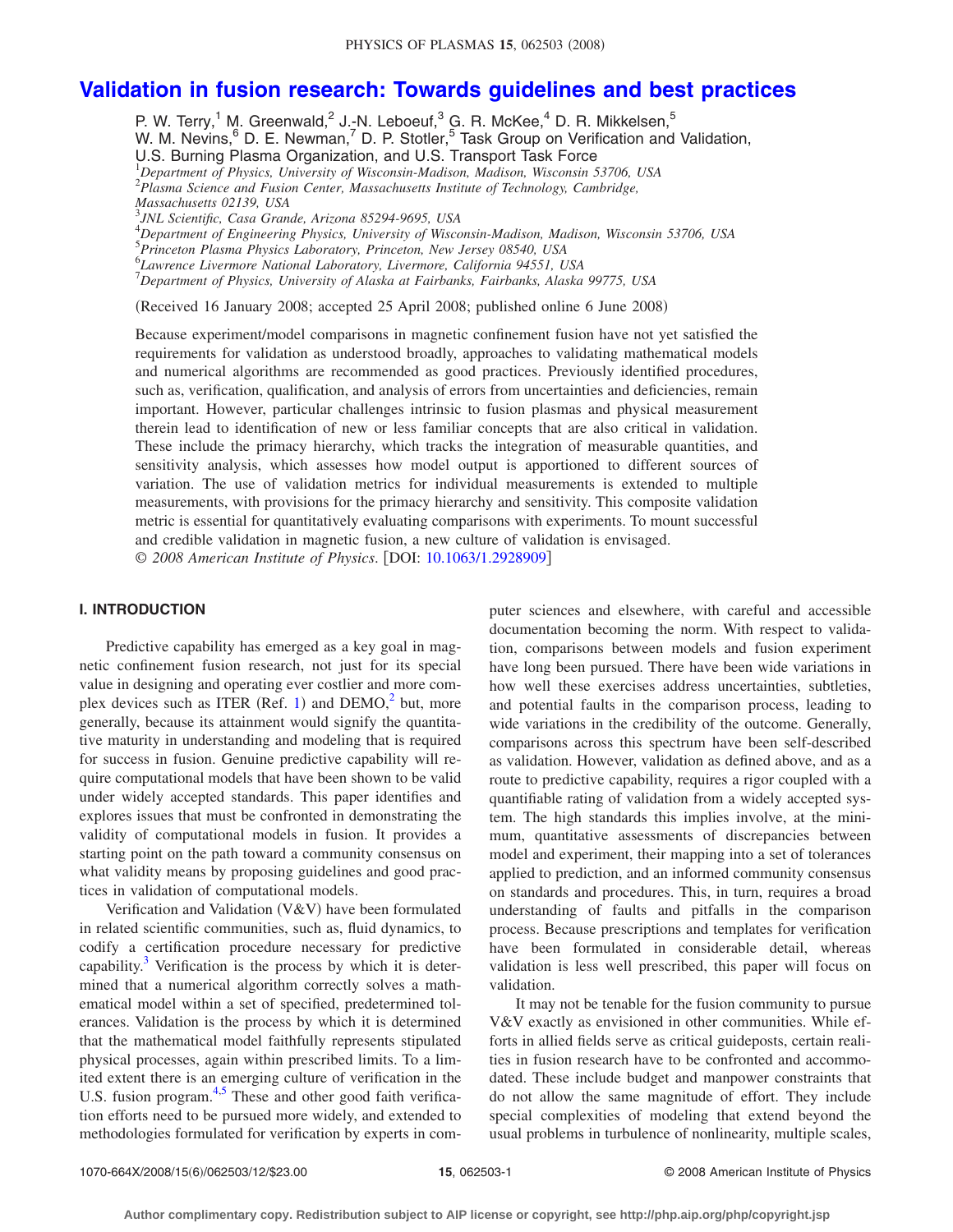and geometry. For example, the dynamics of fusion plasmas is not described by a single model, but requires complex integration of a series of distinct, physically realizable models with vastly different scales, representations of plasma physics, and computational requirements. Another challenge includes the routine occurrence of multiple equilibrium states, bifurcation dynamics, and extreme sensitivity from features like strong transport near critical gradients. The fusion plasma environment also poses severe problems for measurement in terms of limited diagnostic capability (many crucial quantities cannot be measured), limited diagnostic access, and the necessity of applying significant *a priori* modeling to interpret the measurements. Finally, predictive fusion codes will have their own set of uses to which fusion V&V will have to be adapted.

This paper is organized as follows: Sec. II discusses problems that have arisen in comparisons of fusion experiments and models. Validation approaches that address and help resolve these problems are discussed in Sec. III. These are succinctly embodied in the key concepts of Sec. III A. Subsequent subsections expand on these concepts to assemble a methodology containing both standard elements of V&V and new, more embryonic directions. We explain in Sec. IV the type of collective effort required of all parts of the fusion community for model validation to be effective. Section V contains conclusions and four steps that will improve validation efforts and help spur further development. Appendices contain a glossary of terms for V&V and details on validation metrics.

# **II. FUSION MODELING ISSUES**

It is not clear how successful fusion modeling will be in overcoming all of the challenges listed in the previous section. On the time scales required to design and produce new machines the success may be partial. It is also anticipated that on ITER, reduced simulation codes will be used for shot planning and analysis, requiring a tradeoff between the demands for physics fidelity and fast turnaround time. Therefore codes are validated as representing physical behavior, but within tolerances usually quantified in something called a validation metric. The tolerances are not to be set *a priori* as a design parameter, but *a posteriori*, as a quality grade through the process of comparison with experiment. The challenges listed above impact the fidelity of models. Where there is significant uncertainty in experimental measurements, tolerances will be larger. Likewise where there are model limitations from the standpoint of physics included, resolution achieved, or other factors, larger tolerances will reflect the limitation.

Present day efforts at comparison of models and experiment reveal a number of problems intrinsic to the process. In some sense, validation can be couched as the procedure by which these problems are met, and their consequences are quantitatively assessed and mapped onto tolerances. We briefly present some of these problems, and then recommend approaches for meeting them.

•*Discrepancies between model and experiment:* Disagreement between the results of modeling and experimental measurement must be characterized, understood, and ultimately quantified. What are the sources of disagreement? Which matters more or less? Is the understanding of discrepancies consistent with trends where agreement becomes better or worse? How good is "good" when it comes to agreement? The widely followed practice of comparing a model result with experiment and declaring the agreement "reasonable" or not, does not constitute validation because it is a qualitative assessment.

• *Fortuitous agreement:* Given the complexity of plasma dynamics and models, the possibility that good agreement may be fortuitous must be confronted. In cases where agreement has been reached by successively improving the realism of the model, will the addition of other effects thought to be less important destroy the agreement? Are there other quantities to compare which may show the agreement to be fortuitous or not particularly meaningful?

• *Sensitivity:* Plasmas are highly nonlinear. The result is that certain quantities are very sensitive to changes in the parameters on which they depend. Agreement in quantities that are very sensitive may be difficult to achieve, because small discrepancies in underlying parameters translate into large uncertainties in the sensitive quantity. Quantities that are not sensitive may not be able to discriminate between physically different models.

• *Differentiating between models*: Certain comparisons may have limited value in validation because physically different models (producing different outcomes for other comparisons) tend to produce equally good agreement within some set of tolerances. It is important to determine what quantities lead to these kinds of comparisons, so that validation is not based solely on them.

• *Optimizing comparisons:* Certain quantities are sensitive, while others lead to comparisons that do not discriminate well. But quantities for comparison are also affected by diagnostic and computational limitations. These factors must be assessed in some fashion to optimize comparisons.

# **III. VALIDATION APPROACHES**

The difficulties discussed above can be attacked through a series of approaches and validation activities presented in this section. Figure [1](#page-2-0) identifies these approaches and indicates with a check mark which approaches deal with the difficulties just listed. Clearly, these approaches are cross cutting. To differing extents all deal with the problems encountered in making meaningful comparisons with experiment. In discussing these approaches it will become clearer how each addresses the difficulties listed in Fig. [1.](#page-2-0) We assume that these validation approaches are applied to codes that have undergone a thorough, documented verification process.

Many of these approaches and ancillary activities have been defined and incorporated into glossaries. Glossaries have been drafted by the Society for Computer Simulation, the Institute of Electrical and Electronics Engineers, the Defense Modeling and Simulation Organization, and the American Institute of Aeronautics and Astronautics. These are discussed in Sec. 2.1 of Ref. [3.](#page-11-2) A glossary adapted for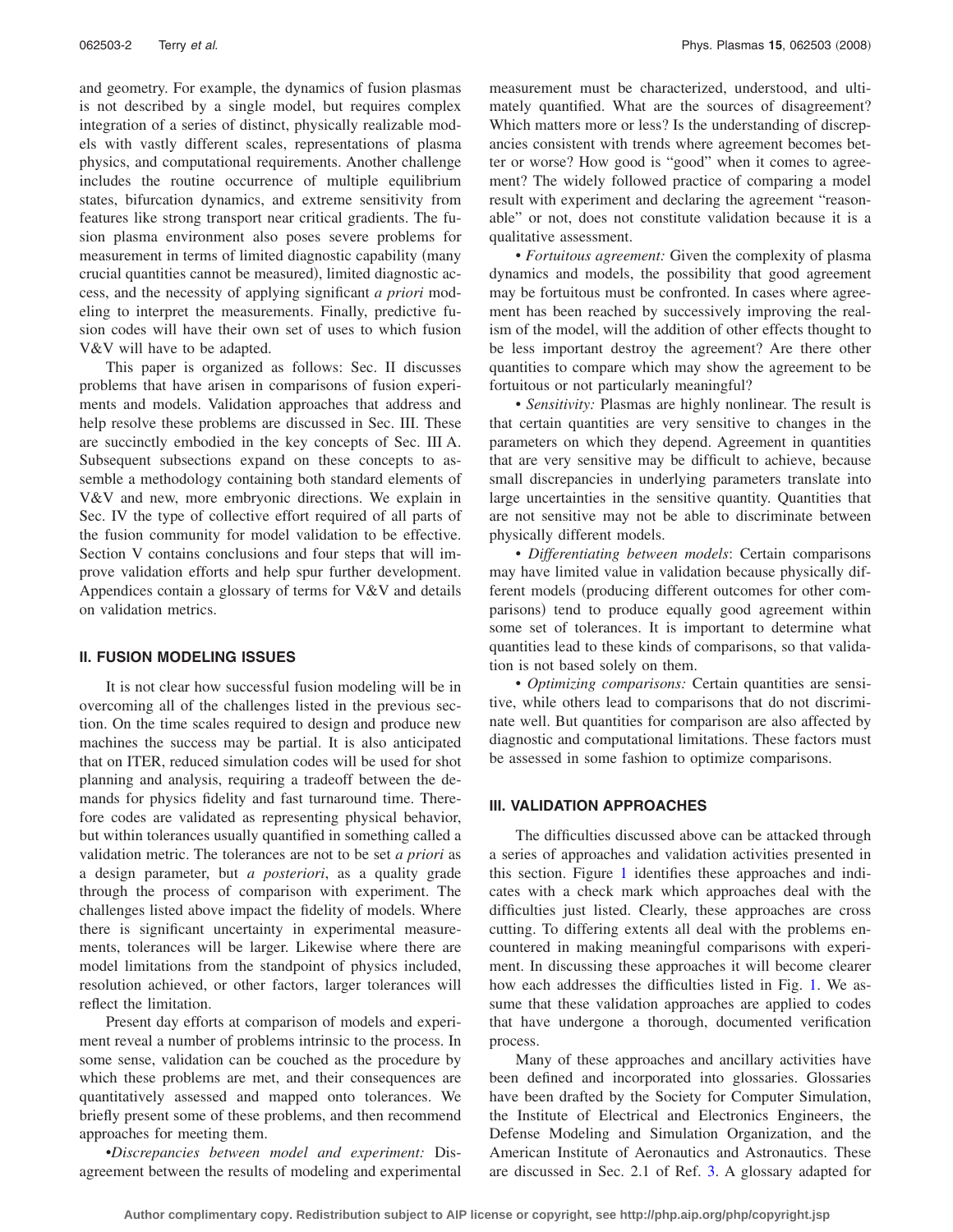Scorecard of validation approaches for resolving common challenges

<span id="page-2-0"></span>

|                                                  | Qualification | Error and<br>uncertainty<br>analysis | Primacy<br>Hierarchy | Sensitivity<br>analysis | Validation<br>metric |
|--------------------------------------------------|---------------|--------------------------------------|----------------------|-------------------------|----------------------|
| Discrepancies<br>between model<br>and experiment |               |                                      |                      |                         |                      |
| Fortuitous<br>agreement                          |               |                                      |                      |                         |                      |
| Discriminating<br>between<br>models              |               |                                      |                      |                         |                      |
| Optimizing<br>comparisons                        |               |                                      |                      |                         |                      |

FIG. 1. Scorecard of validation approaches for resolving common challenges. A check mark indicates which approaches address common challenges.

fusion simulation, and somewhat oriented toward verification, has been formulated by the European Fusion Development Agreement (EFDA) Task Force on Integrated Tokamak Modelling.<sup>6</sup> In considering validation for fusion modeling, we have found it desirable to introduce some new concepts. Our glossary is given in Appendix A. We introduce here those concepts most central to a discussion of approaches to validation in fusion systems.

#### **A. Key concepts**

*Validation:* The process of determining the degree to which a model is an accurate representation of the real world from the perspective of the intended uses of the model; an exercise in physics.

*Qualification:* A theoretical specification of the expected domain of applicability of a conceptual model and/or of approximations made in its derivation.

*Uncertainty:* A potential error in any phase or activity of the modeling process that is due to lack of knowledge. Uncertainties can arise in the models themselves and/or in the experimental data used for validation.

*Deficiency:* A recognizable error in any phase or activity of modeling and simulation that is not due to lack of knowledge. Errors may be introduced by insufficient resolution in a simulation, programming bugs in the code, or physics excluded from the model.

*Sensitivity analysis:* The study of how the variation in the output of a model (numerical or otherwise) can be apportioned, qualitatively or quantitatively, to different sources of variation.

*Primacy hierarchy:* Ranking of a measurable quantity in terms of the extent to which other effects integrate to set the value of the quantity. Assesses ability of measurement to discriminate between different nonvalidated models.

*Validation metric:* A formula for objectively quantifying a comparison between a simulation result and experimental data. The metric may take into account errors and uncertainties in both sets of data as well as other factors such as the primacy of the quantities being compared.

We now describe how these concepts are utilized in approaches to validation.

## **B. Qualification**

Qualification is essential in validation. It should not be overlooked even though a model might be well established. For example, the success of MHD in equilibrium modeling supports a widely held perception that the model is predictive. However, this only applies to equilibrium modeling. If there are bifurcations, and MHD is used to model the transients, the model must undergo qualification for that application, a process that is far from trivial. Similarly, examples of model validation for energetic particle physics can be found for cases with trace levels of alpha particles or lower energy beam particles. To validate such models at higher alpha particle fractions or beam power levels requires a qualification process that takes note of such limitations, determines whether they are intrinsic to the regime of validity of the model, and traces how model fidelity responds quantitatively to the desired parameter changes. This includes identifying the extent to which behavior and regimes are linear or nonlinear, and how the validated regimes relate to the regimes that may arise in future experiments. Therefore, while qualification is characterized as a theoretical exercise, it must be carried out in the context of the experimental plasma conditions under which the model will be applied. Qualification must lead to a quantitative rating of the applicability of a model given its theoretical constraints and the parameters of the experiment to which it will be applied. This may be straightforward if all experimental parameters lie comfortably within the domain of applicability. However, if parameters lie close to the edge of applicability, nonlinearity in combining the quantitative contributions of neglected effects makes this a nontrivial exercise. Assessing these matters quantitatively is part of setting up a validation metric, as described below.

#### **C. Errors: Uncertainties and deficiencies**

An assessment of uncertainty in experiment is often denoted with error bars. Error bars frequently reflect only statistical uncertainty. Nonetheless it is important to document and describe how error bars are obtained. Ratings of statistical error rely on statistical assumptions whose validity in turn must be established. For example, sampling restrictions associated with diagnostic limitations may favor Gaussian statistics. On the other hand, uncertainties due to dynamical chaos can be non-Gaussian. Such issues may affect comparisons. Systematic error is incorporated less often into error bars, yet it can lead to significant discrepancies with models. Sources of systematic error include modeling errors and uncertainties in equilibrium solvers, lack of precision in equilibrium-solver inputs, limitations in diagnostic sensitivity and resolution, deconvolution of line-integrated measurements, modeling inherent in diagnostic signal interpretation e.g., inferring density from ion saturation current in Langmuir probes), and additional processing of diagnostic signals in analysis. Systematic error is obviously more difficult to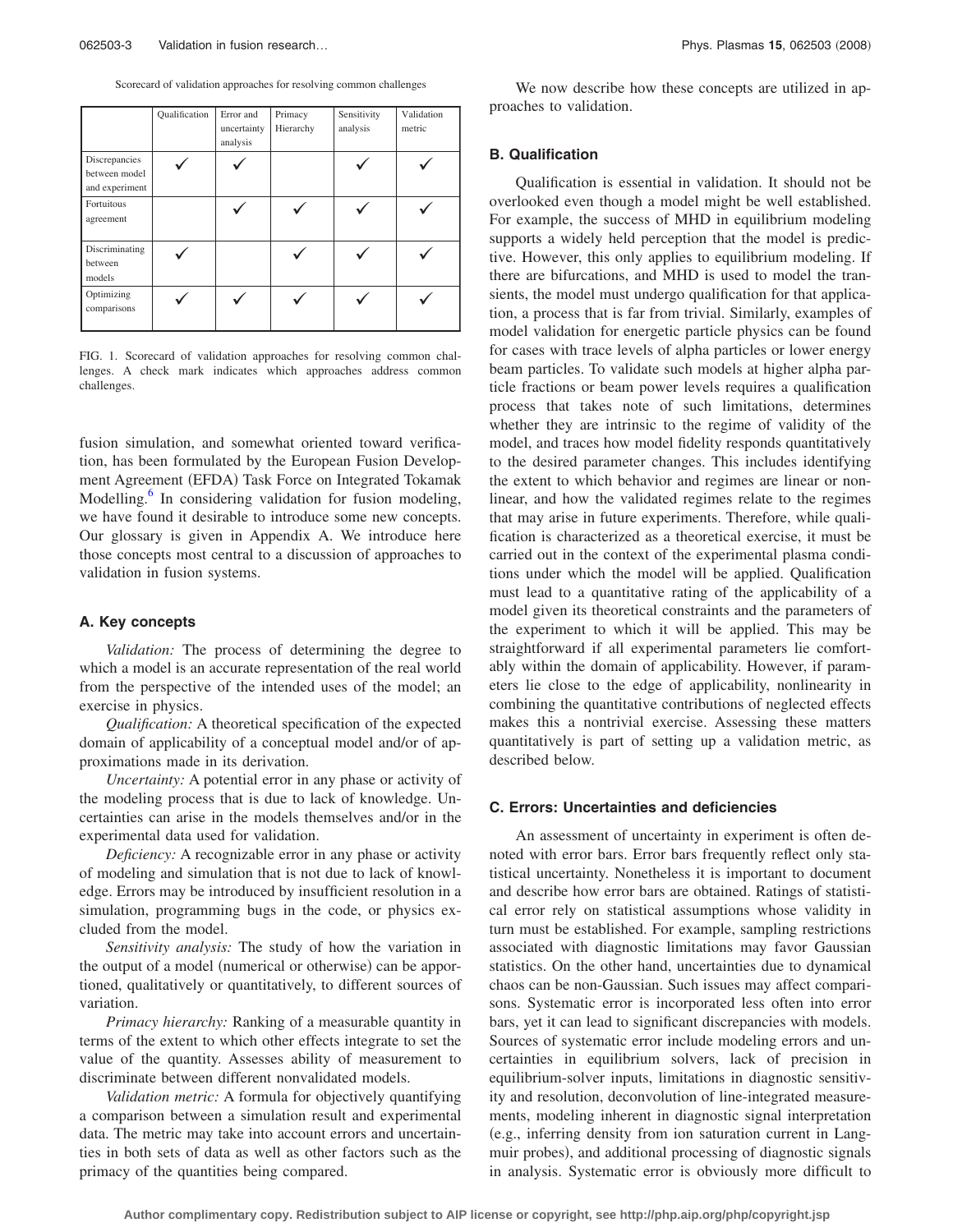Primacy hierarchy: Particle Transport Measurement

<span id="page-3-0"></span>

FIG. 2. (Color online) Primacy hierarchy for particle transport. Rounded boxes between levels identify operations performed in going to the higher level, as described in the text, or quantities that characterize the combination of the lower level components.

rate numerically than statistical uncertainty, however it must be undertaken and folded into a validation metric.

Uncertainty and deficiencies in the modeling process arise from a variety of sources. These include imperfect mappings of magnetic topology to laboratory coordinates and restrictions on equilibrium specification and its modeling. There are generally limitations arising from physical processes excluded, such as kinetic effects, fluctuation fields, inhomogeneities, and boundary physics. Uncertainties arise from artificial constraints, including fixed profiles, flux tubes, and missing or imprecise experimental data for input parameters. Some uncertainty is intrinsic to the algorithm that implements the conceptual model. This includes limitations on resolution, both temporal and spatial, integration time, and artificial numerical dissipation. Once uncertainties in modeling are assessed, they should be tabulated and displayed as expected deviations from computed values at specified confidence levels. Section III F gives examples.

It may be possible to circumvent certain limitations and uncertainties in measurement by use of synthetic diagnostics. Direct comparison of the experimental measurements with processed simulation output may be a useful approach particularly when inversion of experimental measurements to produce local quantities of interest is not possible or accurate. This situation can arise when there is limited spatial coverage or averaging or because the inversion process is mathematically ill-conditioned. Synthetic diagnostics incorporate the experimental spatial and temporal transfer functions, mimic diagnostic uncertainties arising from sensitivity and resolution limitations, and replicate plasma modeling inherent in diagnostic signal interpretation. However, synthetic diagnostics are themselves models, and need validation. Validation of synthetic diagnostics is not a trivial issue and must not be overlooked, whether aspects are done independently (e.g., for calibration), or whether validation is done integrally for both the measuring diagnostics and the model whose results are being measured. Moreover, because synthetic diagnostics integrate and process their input data, they may increase the tendency for fortuitous agreement or <span id="page-3-1"></span>Primacy hierarchy: Wavenumber Spectrum Measurement



FIG. 3. (Color online) Primacy hierarchy for power density spectrum.

make it difficult to differentiate between models. However, they can be valuable in quantifying experimental uncertainties for inclusion in validation metrics.

## **D. Primacy hierarchy**

Not all experimentally measured quantities provide equally meaningful comparisons with models. This is inherent in the issues presented in Sec. II and the errors and uncertainties described above. One way of rating measured quantities for comparisons is the primacy hierarchy. The primacy hierarchy tracks how measured quantities integrate or combine to produce other measured quantities. A quantity is assigned a lower primacy level if its measurement integrates fewer quantities. Note that, as described, the primacy hierarchy is a property of the way a quantity is measured, not the quantity itself. To illustrate a primacy hierarchy, consider particle transport measurements using probes. There are a variety of subtleties that might be delineated, but for the sake of argument, let us take Fourier amplitudes of density and potential as primary quantities. Let us further assume that we have a direct measurement technique for wavenumber, putting that at the lowest level as well. Then the remaining quantities required to describe particle transport fall on the hierarchy as follows: The  $E \times B$  flow is a secondary quantity combining wavenumber and potential. In real space it is a derivative involving the difference of two potential measurements across some displacement, but remains at the second level.) The flow and density combine to produce a tertiary quantity, the particle flux. The combination involves operations like a sum over wavenumber, and depends on cross phase and coherency. A fourth level is the diffusivity, which combines the flux and a lower level quantity, the profile. The diffusivity is frequently the basis for comparisons. It integrates three lower levels and any uncertainties or deficiencies present in the measurements. It also requires the application of Fick's law, an approximate transport model whose linear relation between flux and gradient is not generally an accurate representation of transport dynamics in a nonlinear medium. Consequently, comparisons of diffusivities are not especially useful for validation. A graphical representation of the particle transport hierarchy as described above is given in Fig. [2.](#page-3-0) Note that if a quantity like wavenumber is not directly measured, but processed from lower level measurements, as it would be in real space, the hierarchy can be modified to reflect such relationships. A second example, given in Fig. [3,](#page-3-1)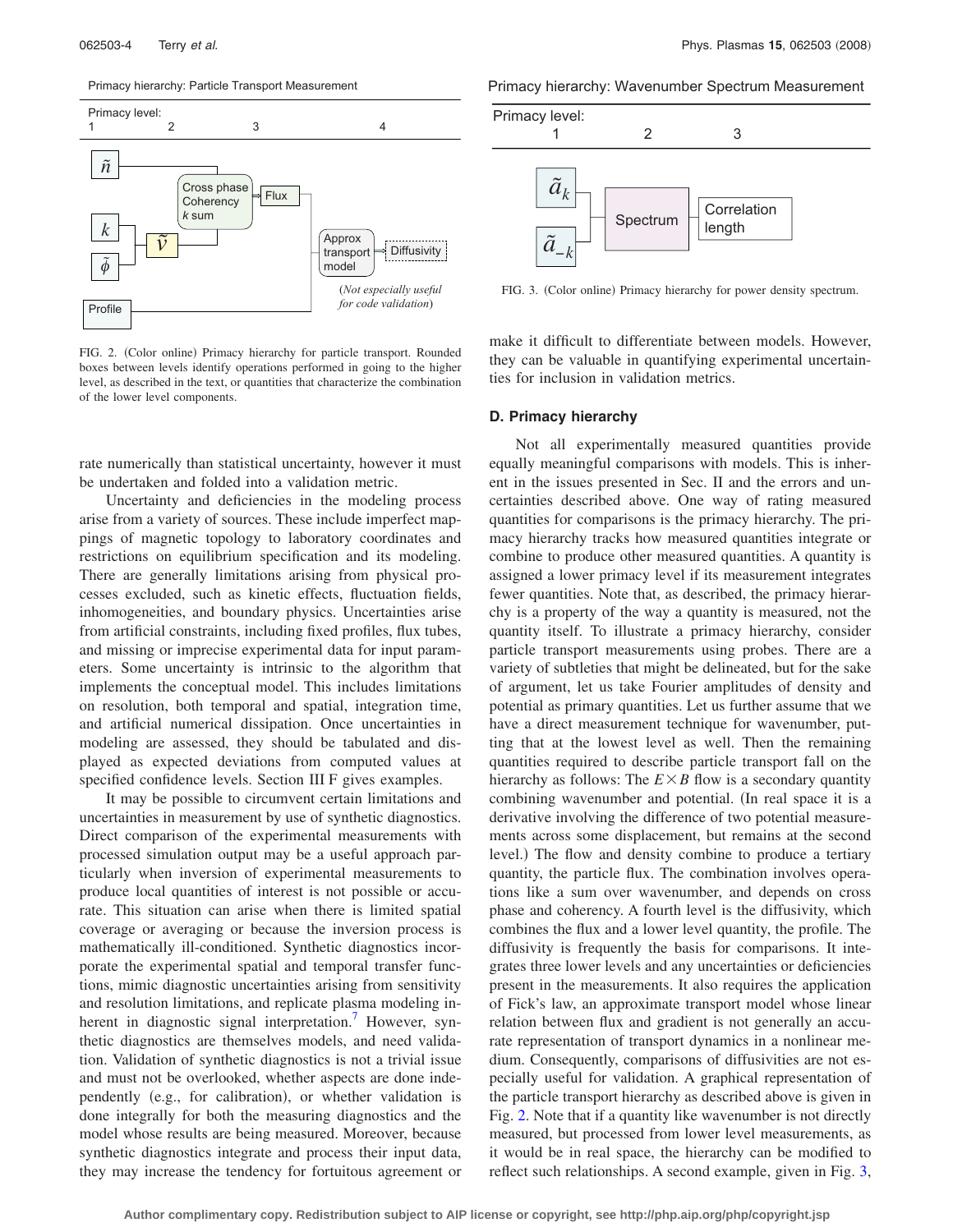<span id="page-4-0"></span>

FIG. 4. Comparison of model results with experiment at two levels in the primacy hierarchy. The density fluctuation has a lower primacy level than the flux, but its discrepancy with experiment is larger. The flux also illustrates the strong sensitivity of transport to the gradient scale length, showing a factor of 5 increase in the flux for a 60% increase in gradient scale length.

is drawn from wavenumber spectrum measurements. It assigns level 1 to fluctuations; level 2 to the spectrum, which is a correlation of the fluctuations; and level 3 to the correlation length, which in the presence of noise is extracted by taking a moment of the spectrum. Similar hierarchies and corresponding operations arise in either wavenumber or configuration space. For example, in particle transport, the flow as a derivative of the potential is a second-level quantity. The flux is at the third level because it combines density and flow, and the operations required to construct the correlation (multiplication, spatial integration) produce analogs to the wavenumber sum, coherency, and cross phase. The above illustrations are not meant to be prescriptive. The measurements ultimately prescribe the hierarchy. How measurements are made, and how they integrate other measured quantities, will vary with experiment and diagnostic techniques.

The closeness of agreement between an experiment and a model is generally a function of primacy level. This is illustrated in Fig. [4,](#page-4-0) which shows comparisons of a gyrokinetic model and experiment for level-1 density fluctuations [Fig.  $4(a)$  $4(a)$ ] and the level-3 flux [Fig.  $4(b)$ ].<sup>[8](#page-11-7)</sup> The code and experiment appear to be in better agreement for the higher level quantity, presumably because deficiencies and uncertainties partially cancel in the integration from level 1 to level 3. This particular trend with primacy level is common but not universal. In certain measurements the integration could amplify the disagreement as primacy level increases. Given such variations, it is not desirable to base validation comparisons on a single primacy level. Indeed, the issues of integration and sensitivity (which is described in the next section), make it important to use multiple measures *both within* a primacy level *and across* primacy levels.

For example, a comparison at a single primacy level that tends to optimize agreement between models and experiment may not be able to differentiate between models with substantially different physics (and substantially larger discrepancies at other levels). This is evident in comparisons of wavenumber spectra made over the years. Fairly simple drift wave theory produced good agreement with ATC (Ref. [9](#page-11-8)) fluctuation data in  $1976$ .<sup>10</sup> A decade later a more sophisticated analytic theory achieved similarly good agreement

with PRETEXT (Ref. [11](#page-11-10)) data. $^{12}$  In 2006 a gyrokinetic code, far more advanced than either analytic theory, again achieved good agreement with Alcator C-Mod (Ref. [13](#page-11-12)) data.<sup>14</sup> These widely varying models in physics content and realism perform similarly in comparisons with measured wavenumber spectra, suggesting that comparisons with wavenumber spectra do not provide stringent model validation. Indeed the collisional drift wave model of Ref. [12](#page-11-11) could not satisfactorily model other aspects of the fluctuation physics even though it produced good agreement with the wavenumber spectrum. Thus, meaningful validation will require quantitative knowledge of trends across the primacy hierarchy, as garnered from comparisons at multiple levels. As part of a validation metric, ratings should be assigned to comparisons at different levels in the hierarchy, as described below in Sec. III F 3.

# **E. Sensitivity analysis**

Magnetically confined plasmas are nonlinear and complex, producing sensitivities in parameters, scalings, and dynamics. These may be either known or unknown. Known examples are bifurcations between disparate equilibria controlled by small variations of critical parameters, and stiffness in profiles whereby small changes in gradients lead to large changes in fluctuation levels and transport fluxes. Not all quantities are equally sensitive. Sensitivities pose challenges for validation that must be understood and confronted. Sensitivities amplify uncertainties and deficiencies, potentially leading to large discrepancies in comparisons between model and experiment. A model validated with tight agreement in nonsensitive comparisons could have large discrepancies in a sensitive comparison. To understand the uncertainties in a given computational result, one must understand how sensitive those results are to the various input parameters. This is particularly important to investigate over the range of intrinsic uncertainty in those input parameters.

Comparative studies of turbulent transport find a significant sensitivity of fluctuation levels and transport fluxes to profiles. This sensitivity has a robust theoretical basis in the strong increase of transport as a function of gradient scale length above a critical value. It is evident in Fig. [4](#page-4-0)(b), which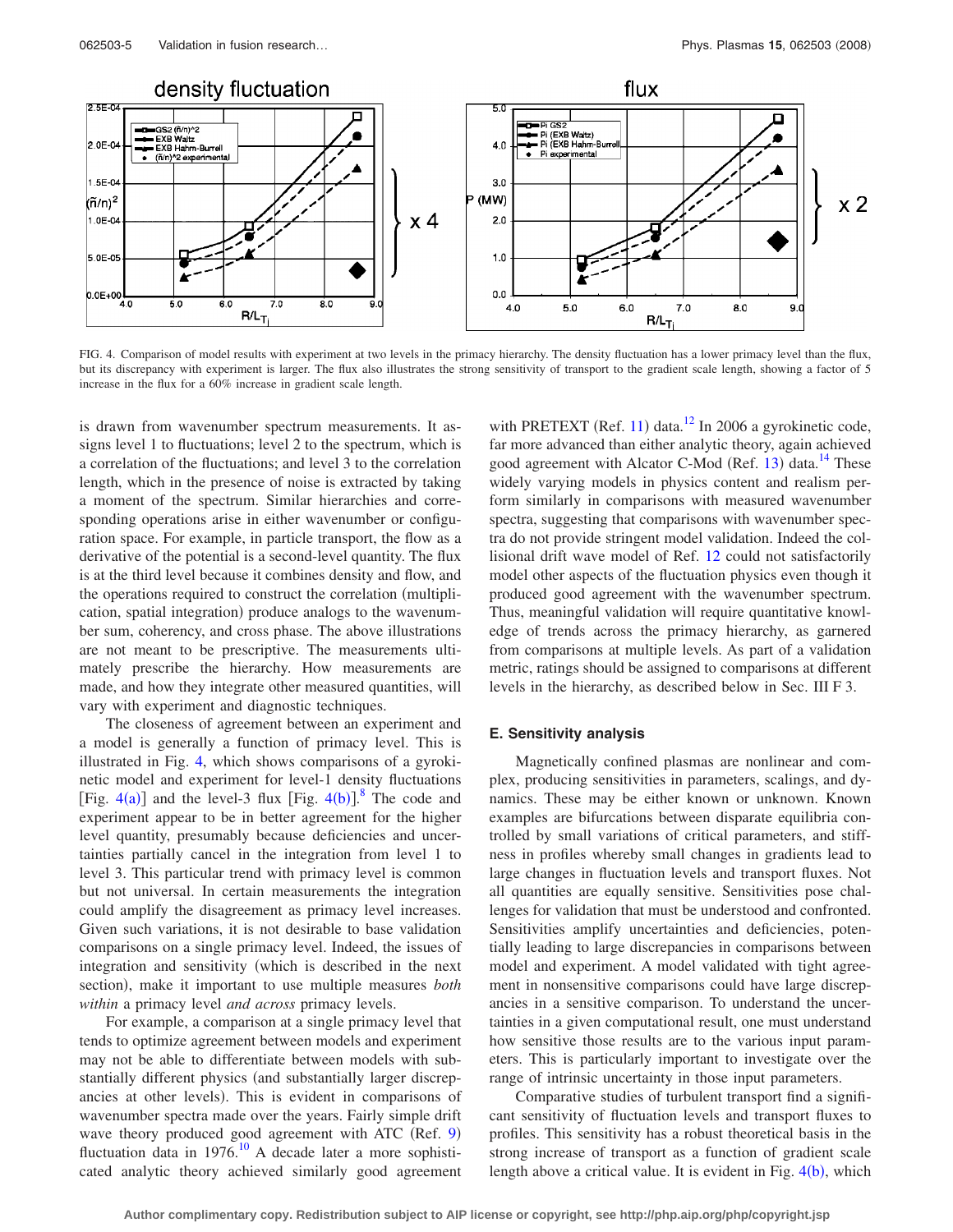shows fluxes rising by a factor of 4–5 for a 60% increase in the gradient scale length parameter.<sup>8</sup> This sensitivity was cited as the primary reason for the large discrepancy between experiment and model in the comparisons of Fig.  $4(b)$  $4(b)$ .

It is possible to construct or find measurables or functions of measurables in which the sensitivities apparently cancel out or are not present. Several such quantities have been proposed. An example of the former is the ratio of two diffusivities, such as, an ion heat diffusivity to an electron heat diffusivity. Examples of the latter include quantities like the wavenumber of the spectrum peak and the radial correlation length. Finding such quantities is not likely, in itself, to provide a solution to the sensitivity problem, although it may enable falsification of the hypothesis that a model is valid even when strong sensitivities are involved. For example the ratio of electron and ion heat fluxes  $Q_e/Q_i$  is often insensitive to variations in the temperature gradient scale length  $L_{T_i}$ . If a model robustly fails to predict  $Q_e/Q_i$  it can be assumed that the model is not valid for individual heat fluxes, even when there is insufficient precision to determine whether individual heat fluxes are incorrect. However, the converse does not hold, i.e., success in predicting  $Q_e/Q_i$  does not provide validation for the modeling of individual heat fluxes. This difficulty impacts the capacity to differentiate between different models. Measurables that have some dependence on a sensitive parameter, but reduce the sensitivity, are likely to also reduce the capacity to differentiate between different models. Radial correlations apparently have this property, as illustrated by comparisons with experiment and two significantly different models, both of which do quite well in the comparison.<sup>15</sup> Sensitivity and primacy hierarchy can be coupled. Measurables that reduce sensitivity may be at a higher primacy level. This is true of the ratio of heat diffusivities. It combines numerator and denominator, raising the primacy level and, in a fairly obvious way, allowing cancellation of sensitivities, deficiencies, and uncertainties to produce closer agreement. It also introduces the approximate model assumption of diffusive transport.

The above difficulties make it necessary to thoroughly understand and quantify the sensitivities of the model. This is accomplished with sensitivity analysis, which is performed numerically but is informed in key ways with theory input. Theory creates the conceptual framework for describing the physics being modeled, identifying features of the dynamical landscape, and the workings of the underlying processes. Theory provides qualitative and quantitative descriptions in terms of basic scalings, identification of crucial parameters, characterization of sensitivities, and the morphology of dynamical behavior. An example is the effect of  $E \times B$  shear, which was posited theoretically, verified experimentally, and then shown to be important for inclusion in models for reducing discrepancies with experiment (but not removing them altogether). Using theory for guidance, numerical approaches map out, characterize, and quantify all of the sensitivities of the model. This analysis determines if there are low-sensitivity measurables that are capable of differentiating between different models. It tests whether there are functions of measurables that reduce sensitivity without reducing deficiencies and uncertainties. Thorough sensitivity analysis may conclude that reduction of discrepancies in compared measurables may require reduction of uncertainties in source parameters.

# **F. Validation metric**

Once a model is encoded, it is a numerical exercise to compute measurable quantities and graphically compare them to experimental observations. A straightforward assessment of the comparison inevitably results in qualitative judgments such as "pretty good agreement" or "significant differences," etc. This kind of evaluation has been common in comparisons of fusion models and experiments. While this qualitative approach is suitable for testing models during the early stages of model development or demonstrating general trends, validating a model for predictive applications calls for a more quantitative, objective, and systematic approach. The evaluation must yield a numerical rating of the extent to which the model is validated within a context that assigns a widely understood meaning to that rating. This is accomplished with a validation metric. For example, in the context of prediction, a validation metric might yield a declaration of the maximum differences expected or possible between a prediction and reality in a given measurable quantity for some specified confidence level. To make this statement, one must anticipate the variations expected in the simulation due to changes in the model input parameters that are possible within the uncertainties and deficiencies, both of model and experiment. To provide meaning to the variations characteristic of a given measurable, it is necessary to know how measures perform across the primacy hierarchy and sensitivity landscape.

The validation metric could incorporate quantitative information about (1) approximations and validity regimes identified in the qualification process; (2) uncertainties and deficiencies in experiment, including statistical and systematic error; (3) uncertainties and deficiencies in modeling; (4) location of measured quantities within the primacy hierarchy; and  $(5)$  model sensitivity. Generally speaking,  $(1)$ – $(3)$ represent the tolerances intrinsic to a comparison, whereas  $(4)$ – $(5)$  track the significance and meaning of comparison results. There is no standardized or algorithmic procedure for quantifying these individual assessments. Moreover, validation is a physics problem rather than a mathematical problem, and we do not yet understand all of the physics. Therefore, there is not yet a general prescription for combining individual assessments into a validation metric. These operations will have to be defined through a collective development process subject to the usual trial and error of scientific endeavor. To begin this process we offer some ideas for illustration.

## *1. Simple metrics*

General recommendations and approaches can be made, including those that leverage off practices established in other fields. For example, the relatively simple validation metric described by Ref. [16](#page-11-15) is a natural step beyond the familiar, qualitative comparison. The key requirement for evaluating this metric is the availability of multiple experi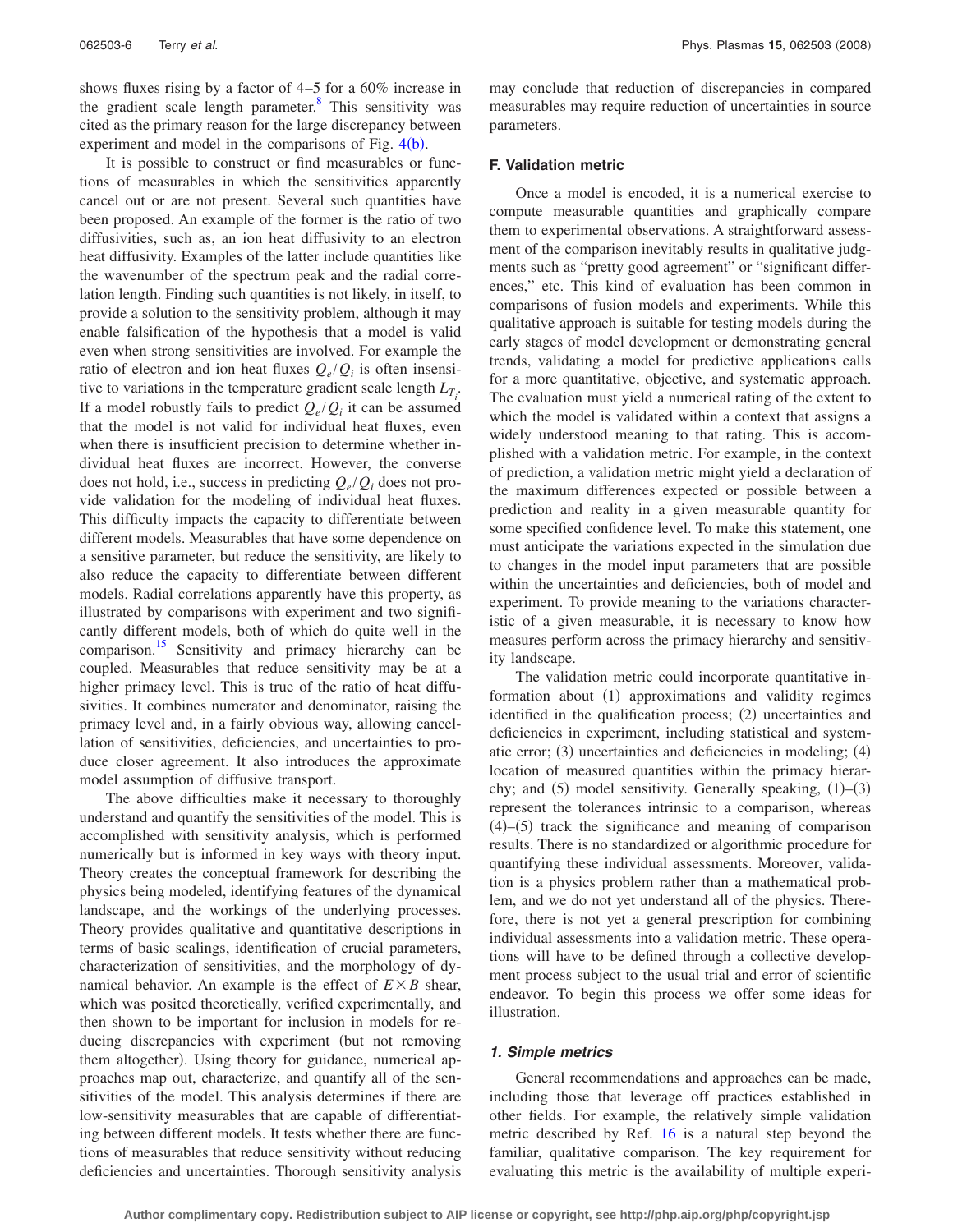<span id="page-6-0"></span> $\Sigma(x)$ 





FIG. 5. (Color online) Generic depiction of a comparison of experimental and simulation data with  $\pm 90\%$  confidence intervals computed for the former and an uncertainty of  $\sigma_m$  shown for the latter.

ments for each condition being examined (labeled here by  $x$ ). For illustrative purposes, suppose that experiments have been performed over a range of *x*, with two or more experiments done at a given *x*. Simulations based on those experiments have also been run over this same range of *x*. The availability of multiple experiments at each *x* allows mean values and confidence intervals of the observable quantity  $\Sigma(x)$  to be computed directly from the data. This approach is preferable to the conventional "error bar" approach since the latter is inevitably based on arguments and models that themselves must be tested before they can be considered reliable.

The actual validation metric in this example is the absolute value of the difference between an experimental mean and simulation data, averaged over the distribution of the latter (see Fig. [5](#page-6-0) and Appendix A). The effectiveness of the model, and of the validation exercise itself, is then assessed by comparing this difference with the experimental confidence interval, as in Fig. [6.](#page-6-1) For example, the simulation error exceeds the 90% confidence interval at the largest *x* values, where the confidence intervals are relatively small, suggesting that future model improvements would be most profitably focused on this regime. In contrast, the confidence intervals are relatively large for small to medium values of *x*, preventing the trend predicted by the simulation in Fig. [5](#page-6-0) from being tested. The conclusion of the exercise would then be that more experiments and/or more precise measurements are needed in this regime. Once a model has demonstrated its effectiveness over a range of *x*, the next level of comparison is to compute a global metric by averaging the relative deviations and confidence intervals over *x*. This process and the result are described in Appendix B. This simple metric makes provisions for statistical error but not for systematic error. Possibilities for treating the latter are mentioned below in conjunction with composite metrics.

## *2. Comparisons involving simple metrics*

Validating models is often aided by comparing codes with different approximation schemes. Methods for the transparent display of such comparisons have been devised, particularly where there is a large number of models. An ex-

<span id="page-6-1"></span>

FIG. 6. (Color online) Comparison of the expectation value of the average error between the experimental and simulated data (in blue) with the 90% confidence interval (in red).

ample is the Taylor diagram $17$  which is used in climate modeling to assess the relative performance of general circulation models across many climatological measures. In a fusion context the Taylor diagram can be used to compare modeled profiles with experimental observation across a variety of models, parameterization schemes, and diagnostic techniques; and for different profiles. In the Taylor diagram, functions describing the variation of a quantity across some domain are represented by a point on a 2D polar plot.<sup>17</sup> One point is designated as a reference. It may be one model in a comparison between many models. If models are being compared to experimental observation for validation, the experimental results provide a sensible reference. The radial position of each point on the Taylor diagram gives the standard deviation of the function about its mean value. The angular position, as measured from the horizontal axis, is  $\cos^{-1} R$ , where  $R$  is the correlation coefficient between the reference function and the model function. The rms difference with the reference is the distance between a model point and the reference point. Because it is a simple function of the other two quantities, it is not an independent quantity. The reduction of profiles to a point allows a single diagram to display the comparison of many different models, variations of inputs associated with uncertainties, or even different measures (reflecting differences across the primacy hierarchy).

A simple example of a Taylor diagram for fusion comparisons is given in Fig. [7.](#page-7-0) This figure shows a tabulation of the variation of correlation length with minor radius for a set of discharges, labeled "Ref," and four models—a neoclassical ion temperature gradient (ITG) model, two slab ITG models, and a toroidal ITG model. The information has been extracted from Fig. 3 of Ref. [18.](#page-11-17) Because the Taylor diagram of Fig. [7](#page-7-0) is a variation of the diagram as described in Ref. [17](#page-11-16) we provide the details of the differences. In Fig. [7](#page-7-0) standard deviations are normalized to their respective means in the radial axis of the plot. If  $r_n$  are the discrete values of the reference, e.g., values of a measure at different radial posi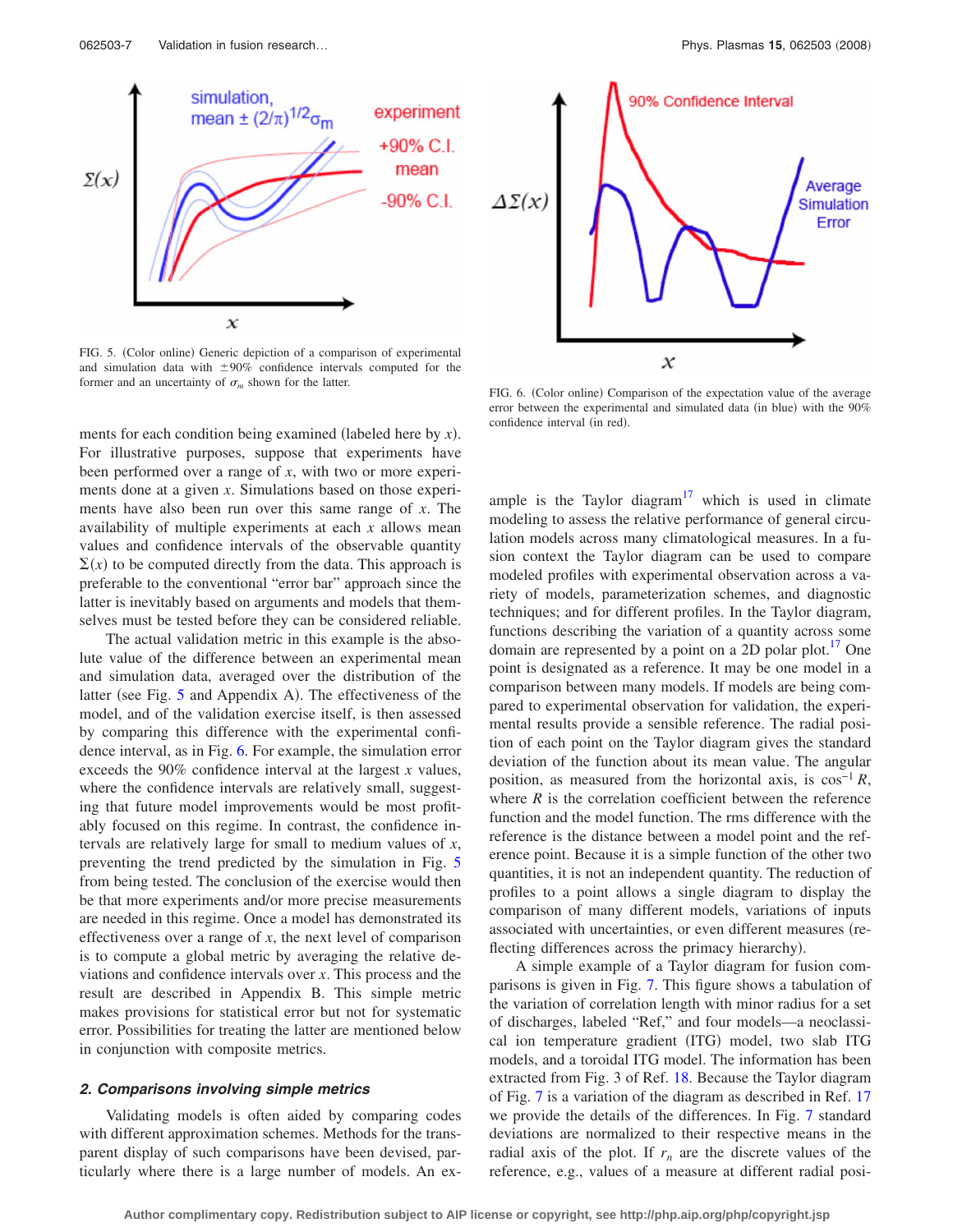*N*

<span id="page-7-0"></span>

FIG. 7. (Color online) Taylor diagram for Fig. 3 of Rhodes et al. (Ref. [18](#page-11-17)) which displays the closeness of ion temperature gradient models to experiment (labeled Ref). In this polar plot the radial variable is standard deviation normalized to the mean and the angle (measured from the horizontal axis) is the inverse cosine of the correlation coefficient.

tions, and  $f_n$  are the corresponding values generated by a computed model, the correlation coefficient *R* is defined as

$$
R = \frac{1}{N} \sum_{n=1}^{N} (f_n - \overline{f})(r_n - \overline{r})/\sigma_f \sigma_r.
$$
 (1)

Here  $\bar{f}$  and  $\bar{r}$  are the mean values and  $\sigma_f$  and  $\sigma_r$  are the standard deviations of *f* and *r*. The radial distance from each point to the origin is  $\hat{\sigma}_f = \sigma_f / \overline{f}$   $(\hat{\sigma}_r = \sigma_r / \overline{r}$  in the case of the reference). The angle, measured from the horizontal axis is cos−1 *R*. The distance between the reference point and each model point is the rms deviation,

$$
\hat{E} = \left\{ \frac{1}{N} \sum_{n=1}^{N} \left[ \frac{(f_n - \overline{f})}{\overline{f}} - \frac{(r_n - \overline{r})}{\overline{r}} \right]^2 \right\}^{1/2}.
$$
 (2)

A scale for the rms deviation is often placed on the Taylor diagram as concentric arcs centered on the reference point. These are the broken arcs in Fig. [7.](#page-7-0) The relationship among the correlation coefficient, the rms deviation between reference and model, and the standard deviation is simply the law of cosines,  $\hat{E}^2 = \hat{\sigma}_f^2 + \hat{\sigma}_r^2 - 2\hat{\sigma}_f\hat{\sigma}_rR$ .

This figure reduces the fidelity of models to single points and allows a rapid assessment to guide refinements in modeling. At a glance it is evident from Fig. [7](#page-7-0) that the toroidal ITG comes closest to the normalized standard deviation and has the lowest rms difference. One of the slab ITG models has the poorest performance in these areas. All of the models have a high value of the correlation coefficient. This indicates that correctly capturing the decrease of radial correlation with minor radius is not particularly challenging for models, and therefore is not a particularly stringent quantitative test.

## *3. Composite metrics*

As discussed earlier, construction of multiple validation metrics at various levels on the primacy hierarchy is very important to give confidence in the overall validation. Therefore, after constructing individual validation metrics, a quantitative assessment of the effect of primacy hierarchy, sensitivity, and qualification, and their factorization into a composite validation metric, is the next important step. There is additional rationale for introducing the primacy hierarchy, sensitivity, and qualification into a metric. While it is straightforward to combine multiple but independent measures of the same quantity, it is less obvious how to combine measures of different quantities. Primacy level, sensitivity, and qualification, as weights in a combination of measures, provide a method.

The primacy hierarchy and sensitivity have not been widely addressed, and there is little guidance available for using them in metrics. For this reason we focus on them here. Ratings for these aspects of a comparison can be incorporated into a confidence level or skill score.<sup>15</sup> As an example of this type of rating we consider a composite validation metric. The construct we offer is admittedly nonunique and other composite metrics can be constructed that are equally valid and might be better suited to some applications. Our composite metric is therefore meant to illustrate one possible form, incorporating the minimum elements as a starting point. The idea is to build an objective, reproducible validation metric that is a composite of individual metrics used to validate a model. At the same time, the composite metric should be constructed to minimize the possibility of manipulating the metric to some advantage, either by chance or design. The composite metric will be constructed from an additive combination of individual metrics weighted by their position in the primacy hierarchy and their sensitivity to parameters. This will allow an overall assessment of goodness of validation consistent with the notion that multiple measures across the primacy hierarchy yield a higher grade of validation.

The composite metric is the sum of weighted metrics from individual measures. The sum allows higher scores for validation exercises combining larger numbers of comparisons with experiment (or other models). The sum is expressed as

$$
M_s = \sum_i B_i P_i S_i W_i \frac{1}{10},
$$
\n(3)

where  $B_i$  is a normalized rating of the goodness of an individual measure,  $P_i$  is a normalized value on the primacy hierarchy,  $S_i$  is a normalized sensitivity, and  $W_i$  is a repetition weight. The rating  $B_i$  is normalized to a scale of  $0-1$ , with values near 0 representing a comparison with large discrepancies, errors, and uncertainties, etc., and 1 representing a faultless comparison. Alternatively, this quantity could represent a binary scoring scheme with 0 as fail and 1 as pass. It could also be a normalized Bayes factor. The primacy rating  $P_i$  is normalized to a scale of 1–5, with 5 corresponding to a measure at the lowest level of a primacy hierarchy least integration) and 1 at the highest level. The sensitivity weight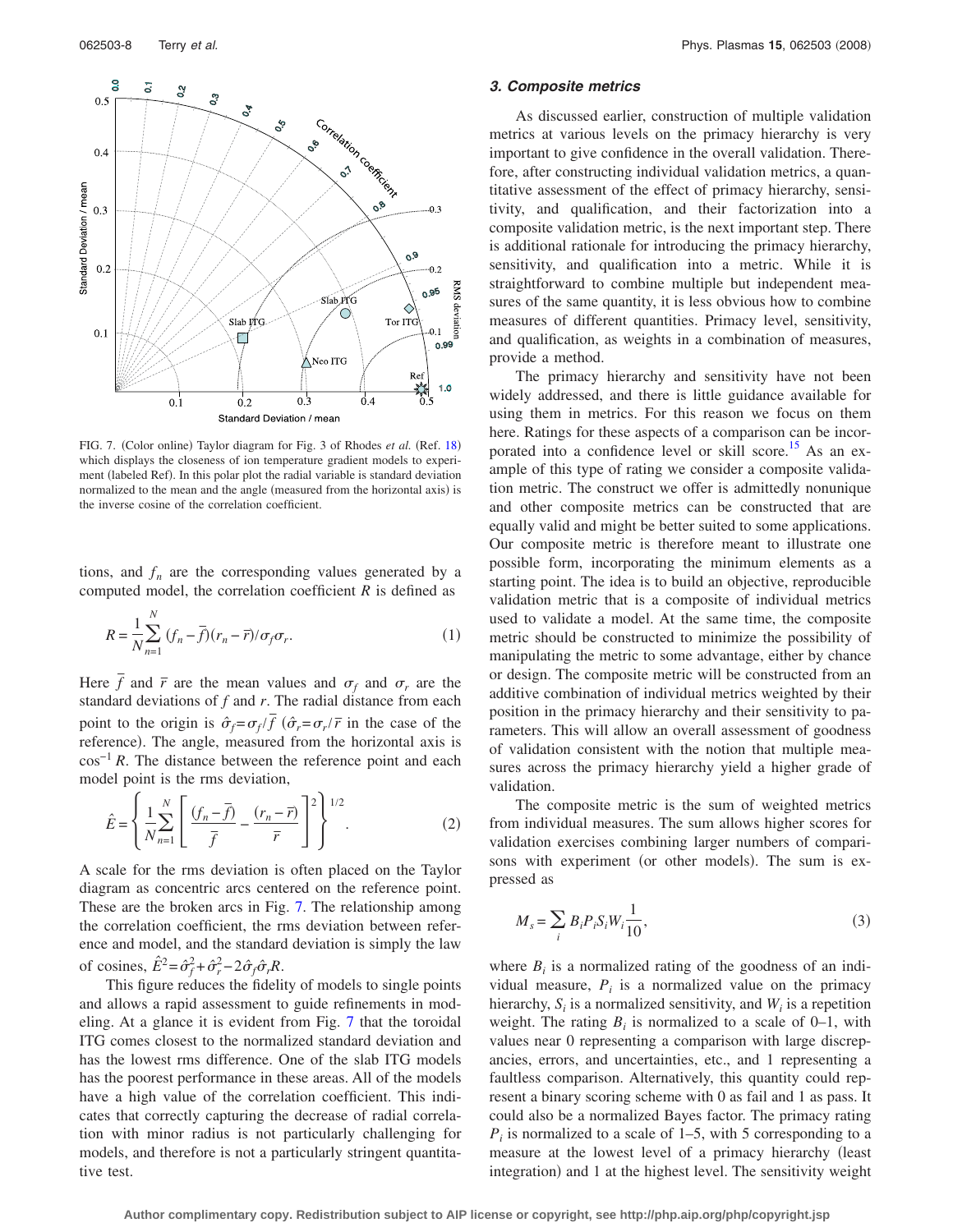$S_i$  ranges between 1 and 2, with 1 corresponding to a measure with the lowest sensitivity, and 2 a measure with the highest sensitivity. The repetition weight  $W_i$  prevents multiple measures of a repetitive nature on the same primacy level from artificially raising the score of a summed quantity by virtue of sheer repetition. For repeated measures, the first measure is weighted  $W_1 = 1$ , the second  $W_2 = 0.5$ , the third  $W_3 = 0.25$ , and the *n*th  $W_n = (0.5)^{n-1}$ . The summation, in connection with the repetition weight, obviously rewards diversified measures. An example of repeated measures is fluctuation measurements taken at the same location but at different times in a stationary state, or from different shots. Measurements of a fluctuation at different radial locations, representing different parameters and regimes, would not be considered repeated. The unbounded composite score  $M<sub>s</sub>$  rises with the number of such measures. The higher the score, the higher the skill level of the model. Experience will show how large  $M_s$  might become, but we anticipate on the basis of the types of comparisons that have been done, that a score of 1 or lower would be considered poor, scores in the range of 1–5 would be considered reasonable, and scores above 10 would be considered good.

Because it is possible that inclusion of a sufficiently large number of poorly agreeing measures could result in a good score, a second metric,

$$
M_n = \frac{1}{n} \sum_{i}^{n} B_i P_i S_i W_i \frac{1}{10},
$$
\n(4)

is needed to exclude that possibility. Since this is the average of the validation metrics, multiple poor scores give a poor average. Therefore it can be interpreted that a score below 0.3 is considered poor, a score in the range of 0.3–0.7 is considered reasonable, and a score above 0.7 is considered good. Like the first metric, this metric is also susceptible to the possibility of yielding an artificially good score. For the second metric, selecting only a single measure of outstanding quality could produce a good score. However this selection would not produce a good score in the first metric. Consequently both metrics must be considered jointly. The two metrics can be combined as components of a final metric vector  $\mathbf{V} = (M_s, M_n)$ , with a high score on both needed for confidence in the validation. Composite metrics like the one described above clearly involve some discretion as to their design and application. They have not been tested in actual comparisons of models and experiments, but as this happens, we expect that the process of trial and error will suggest ways to further develop, modify and refine composite metrics.

The sample composite metric introduced here could easily be modified to include inputs assessing qualification, following the pattern used for primacy hierarchy and sensitivity. For example, a new factor could be inserted that lowers the metric as model parameters move away from a region of validity. Systematic error might be treated in a similar fashion. However, it has also been argued that systematic errors should be transformed into precision errors that can be handled statistically through design of validation experiments.<sup>16</sup> A measurement of some physical process repeated on multiple facilities (with differences in systematic effects) might accomplish this. Multiple diagnostics might also have this effect for systematic errors residing in the diagnostic process.

Validation metrics have been emphasized in this paper because of their unfamiliarity. It is important to bear in mind that they are an engineered construct designed as an analysis tool to make comparisons between models and experiment more quantitative and objective. As a means to the end of doing good physics, exercises in constructing and comparing metrics should not obscure or replace the end itself.

# **IV. BUILDING A CULTURE OF VALIDATION**

In the past, questions of code fidelity have been narrowly viewed as the exclusive province and responsibility of modelers. The temptation to apply this attitude to validation wholly misunderstands what validation means and represents. Validation can only be carried out through a close interaction between experiment, theory, and modeling, with all sides actively participating in a coordinated fashion. Moreover, modeling will play such an important role in designing and executing fusion discharges that a validated predictive model could be said to be the end product of the expertise and understanding of the U.S. fusion sciences effort over the next decade or so. Achieving this product will require building a culture of validation.

The close coordination between experiment, theory, and modeling will mean that validation campaigns are conceived, designed, and executed as joint exercises between experimental observation and model solution. It is understood that codes subjected to this validation activity will have been first rigorously verified. The joint nature of the exercise will ensure that units, conventions, and definitions used in modeling and experiment are equivalent. The experiments will be conceived and designed as a hierarchy progressing from simplest physics and geometry to more complicated cases. Experiments executed for validation will not likely showcase fusion performance for the device. Nonetheless they must be incorporated in long term planning. Their importance must be recognized and promoted from the highest levels of management, and runtime must be allocated accordingly. The design of experiments must account for the outcomes of code qualification, the assessment of uncertainties and deficiencies, the primacy hierarchy, the sensitivity landscape, and the way the validation metric will be applied. These procedures not only evaluate the realities of accuracy, resolution, regimes, parameter ranges, quantities measured and in what way, but they will dictate choices made when options are available. It will be important to operate the codes in a predictive mode, well ahead of the experiment. Blind and double blind comparisons should become the norm. Transparency in validation activities will help advance physics understanding, hence full disclosure of difficulties and shortcomings in comparisons should be reported. Healthy scientific skepticism about favorable results should not be held in abeyance. Indeed, composite validation metrics based on worst comparisons might be developed as a way of checking if a single, well supported discrepancy might be enough to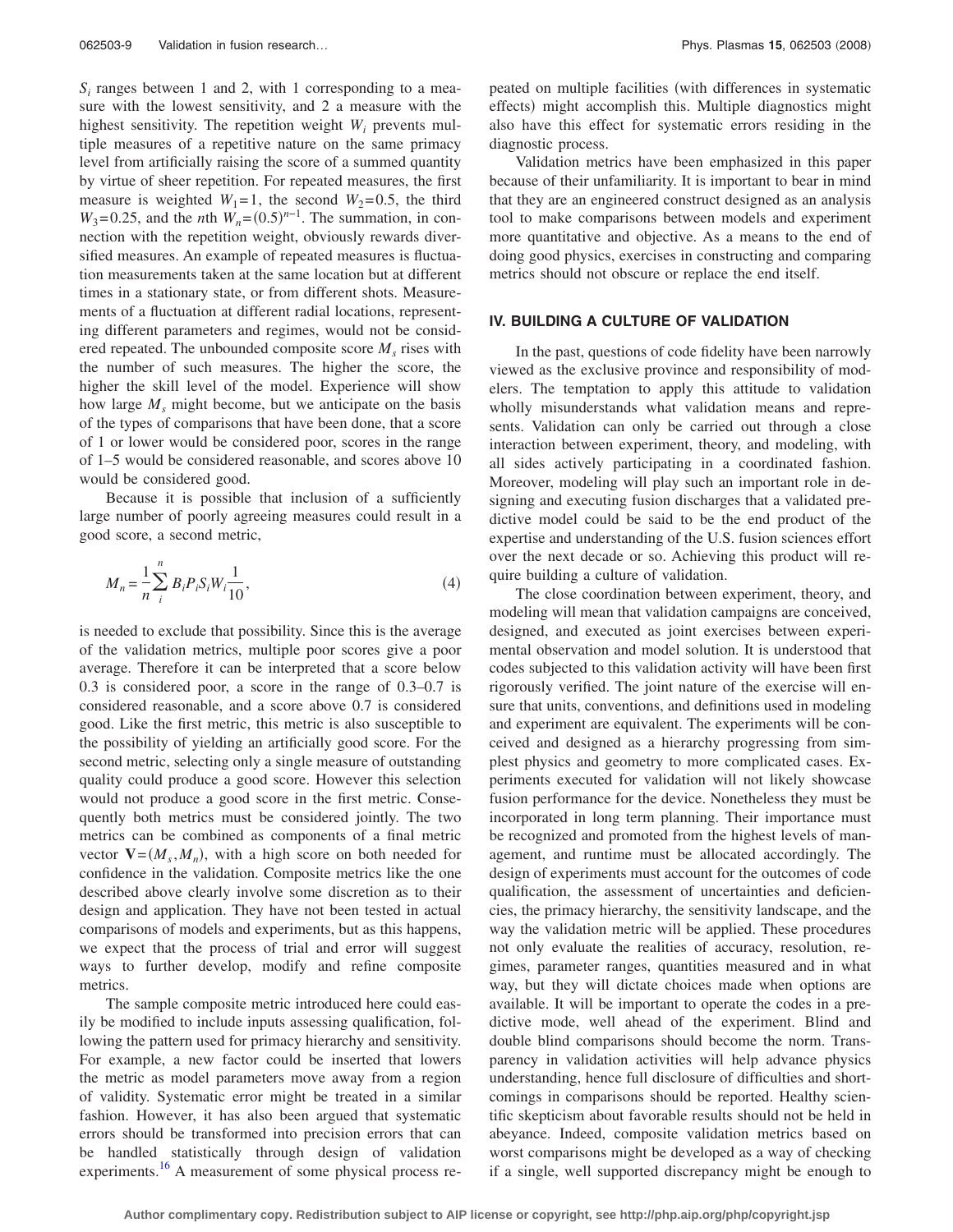invalidate the whole basis for a model, even when other quantities are seemingly predicted with fidelity. It is important that this type of activity be recognized and rewarded as valid and worthwhile for individuals building a career. Journals are taking note of the crucial nature of verification and validation. This is exemplified in the recent editorial statement of the *Physics of Plasmas*, [19](#page-11-18) which states that "it is the policy of *Physics of Plasmas* to encourage the submission of manuscripts whose primary focus is the verification and validation of codes and analytical models aimed at predicting plasma behavior." Verification and validation should also be appropriately represented in meetings and not overlooked in an invited talk selection.

The design of advantageous validation experiments is not just a planning question for existing facilities, but is a community-wide planning question for future facilities and facilities development. Special experimental conditions can remove complicating factors, uncertainty, and deficiency. This will typically require the design and execution of dedicated experiments that systematically scan relevant parameters and provide the necessary conditions to facilitate diagnostic measurements (e.g., profile and fluctuation data). The value of a validation experiment will be significantly enhanced if simulations and models can reproduce not only single-point comparisons across the primary hierarchy, but also the variation and trends with the relevant variables (e.g., normalized gyroradius, collisionality, beta, safety factor). Performing model calculations *a priori* to help guide the design of experiments is especially useful for determining which parametric variations yield the greatest value in terms of distinguishing and validating models. Such experiments can probe lower primacy levels and favorably treat sensitivity. Such conditions can be sought in experiment design and utilization. For validation purposes experiments should be sought that offer simplified geometry or magnetic topology, that freeze key quantities that otherwise vary, that set parameters in regimes of simpler physics, that integrate fewer disparate effects, or that provide enhanced diagnostic access and capability. The same kind of strategically opportunistic thinking can be applied to diagnostics and analysis techniques. Diagnostic developments that increase sensitivity, improve resolution, access new spectral regimes, allow measurement of more fluctuating fields, retain and utilize phase data, etc., will enhance validation. Analysis techniques that can expand experimental access to different levels in the primacy hierarchy or modify sensitivity, such as, bispectral deconvolution analysis<sup>20</sup> and fractional derivatives,  $21$  are also valuable.

# **V. CONCLUSION: BEST PRACTICES IN MODEL ASSESSMENT**

Validation is designed to confront the challenges and potential limitations intrinsic to numerical modeling of highly complex, nonlinear physical systems. In magnetically confined fusion plasmas there are severe constraints and difficulties associated with limitations in measurement capability, strong sensitivities in physical behavior, and extreme demands on modeling that have lead to an array of physically distinct, nonoverlapping models. To handle these challenges, validation approaches have been described herein. Some of these form part of the standard canon of validation. Others have been introduced, emphasized, or modified here, including the primacy hierarchy, sensitivity analysis, and the composite validation metric. In the practice of fusion modeling, validation is presently an ideal, not a reality. Indeed, the necessary coordination between experiment, modeling and theory; the desirability of designing and conceiving experiments expressly for validation; and the need for objective assessment, make validation an activity of the whole of the fusion research enterprise, not merely the part devoted to modeling. It is not likely that significant new funding will permit a separate validation industry running in parallel with existing experimental and modeling efforts. However, because the types of challenges in fusion validation are strongly rooted in physics, validation can become an intrinsic part of how magnetic fusion research is carried out, as suggested in the prior section.

The shift to a culture of validation will not occur instantaneously. Stimulus for making such changes will gain momentum as validation efforts become more widespread. To that end we recommend that the following four steps be implemented and documented publicly.

Step 1: Qualification—Describe the assumptions going into a model and its region of applicability. The more explicitly the region is defined (even including conditions outside the region) the better.

Step 2: Verification—Describe steps taken to ensure proper solution of the numerical model. At the minimum this should include convergence tests in time, space, and particle number.

Step 3: Validation Part I—Construct and describe a primacy hierarchy and validation metrics for the model and its validation with experiment. Do sensitivity analysis. Calculate the validation metrics, explaining, if possible, the physics behind disagreements and agreements.

Step 4: Validation Part II—Construct a composite metric and quantify its "goodness." Show that the problem range is in the qualified region (or, if not, explain why this is reasonable).

Following these steps will foster confidence in validation efforts. It will ensure proper use of models, and through public documentation, will reduce the possibility that a model is used outside its range of applicability. As these activities become more widespread a better picture will emerge of matters like the sensitivity landscape and the primacy hierarchy, and how they affect validation. This, in turn, will drive refinements in the use and implementation of validation metrics, and their interpretation in prediction.

# **ACKNOWLEDGMENTS**

This work was supported by the Office of Fusion Energy Sciences of the U.S. Department of Energy under a directive from the U.S. Burning Plasma Organization.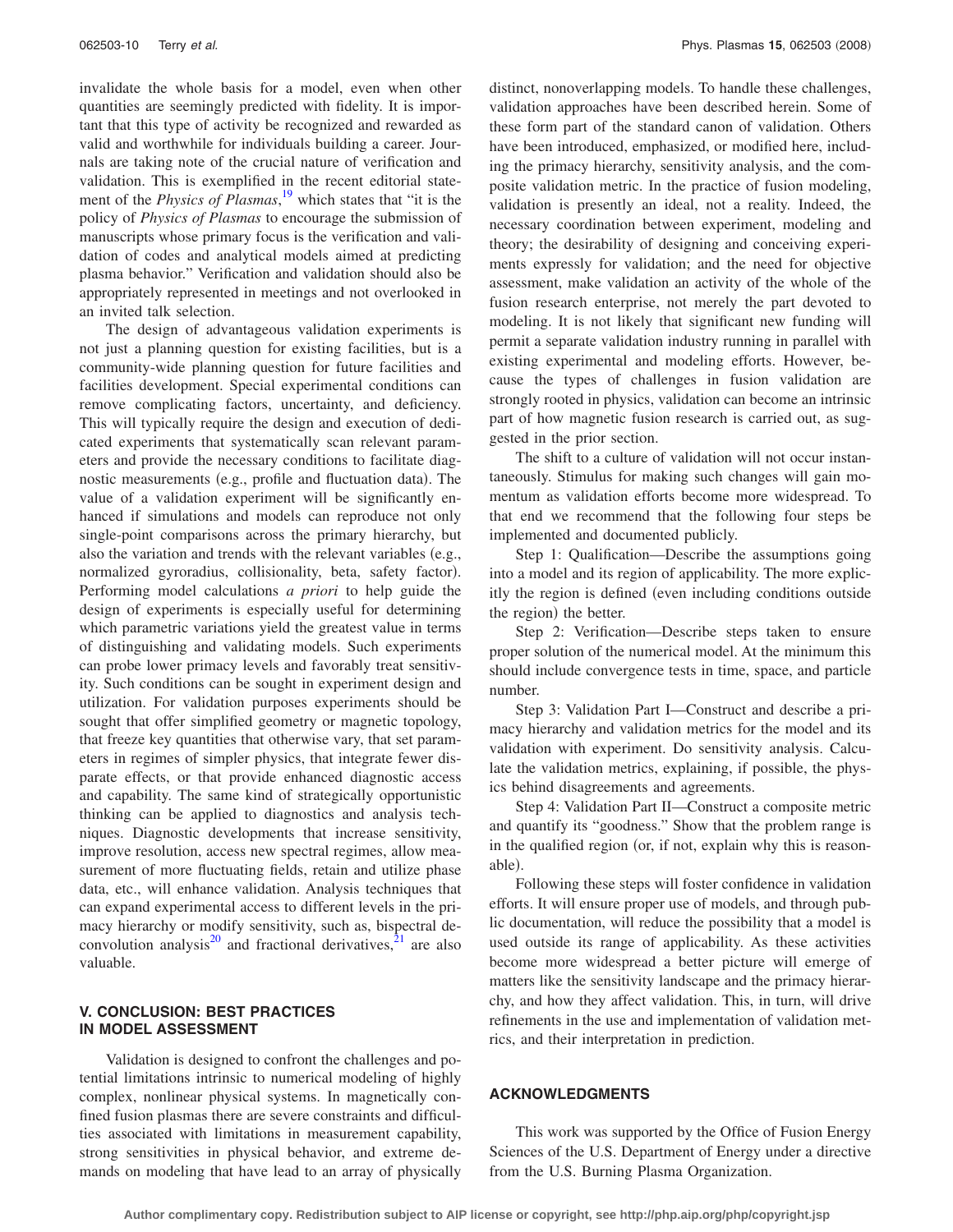# **APPENDIX A: GLOSSARY OF TERMS FOR VERIFICATION AND VALIDATION**

This list of terms and the associated definitions were based in part on a similar list in a draft report entitled "Guidelines for the Validation and Verification procedures" P. Strand *et al.*, European Fusion Development Agreement, Integrated Tokamak Modelling Task Force Report No. EU-ITM-TF (04)-08], which in turn was adapted from the AIAA "Guide for the Verification and Validation of Computation Fluid Dynamics Simulations" (American Institute of Aeronautics and Astronautics Report No. AIAA G-077- 1988).

**Model**: A representation of a physical system or process intended to enhance our ability to understand, predict, or control its behavior.

**Conceptual model**: The set of observations, mathematical modeling data, and mathematical (e.g., partial differential) equations that describe the physical system. It will also include initial and boundary conditions.

**Qualification**: A theoretical specification of the expected domain of applicability of a conceptual model and/or of approximations made in its derivation.

**Code**: A computer program that implements a conceptual model. It includes the algorithms and iterative strategies. Parameters for the code include the number of grid points, algorithm inputs, and similar parameters, etc.

**Uncertainty**: A potential error in any phase or activity of the modeling process that is due to the lack of knowledge. Uncertainties can arise in the models themselves and/or in the experimental data used for validation.

**Deficiency**: A recognizable error in any phase or activity of modeling and simulation that is not due to lack of knowledge. For example, errors may be introduced by insufficient spatial or temporal discretization in a simulation or by programming bugs in the code.

**Verification**: The process by which the fidelity of a numerical algorithm with respect to its mathematical model is established and the errors in its solution are quantified; an exercise in mathematics and computer science.

**Validation**: The process of determining the degree to which a model is an accurate representation of the real world from the perspective of the intended uses of the model; an exercise in physics.

**Benchmark**: A comparison of two codes; does not, by itself, verify or validate the codes.

**Calibration**: The process of adjusting numerical or physical modeling parameters in the computational model for the purpose of improving agreement with experimental data.

**Measure**: Any measurable quantity in experiment for which the comparable quantity in a model is computed and compared.

**Modeling**: The process of construction or modification of a model simulation: The exercise or use of a model.

**Prediction**: Use of a code, outside of its previously validated domain, to foretell the state of a physical system.

**Primacy hierarchy**: Ranking of a measurable quantity in terms of the extent to which other effects integrate to set the value of the quantity. Assesses ability of measurement to discriminate between different nonvalidated models.

**Regression testing**: Repeating a set of previously run simulation test cases to ensure that intervening code modifications have not introduced errors into the code.

**Sensitivity analysis**: The study of how the variation in the output of a model (numerical or otherwise) can be apportioned, qualitatively or quantitatively, to different sources of variation.

**Validation metric**: A formula for objectively quantifying a comparison between a simulation result and experimental data. The metric may take into account errors and uncertainties in both sets of data as well as other factors such as the primacy of the quantities being compared. It may be designed either to test a hypothesis ("which of two models") better matches the data?") or to determine the accuracy of the model for the application at hand ("the differences between the code and experiment lie within the 90% confidence interval").

## **APPENDIX B: SIMPLE VALIDATION METRIC DETAILS**

As described in the main text, the simulation-experiment comparison shown in Fig. [4](#page-4-0) consists of experimental data over a range of *x* with two or more experiments performed at each *x*. The mean experimental result is plotted along with the 90% confidence interval computed from these results using the expressions in Ref. [16.](#page-11-15)

Simulations have been carried out over this same range of *x*. The availability of multiple experiments at a given *x* allows a more precise characterization of experimental inputs to the simulation. If a single simulation is to be done, the mean of these inputs can be used. If a separate simulation can be carried out for each experimental point, the mean of the simulation results can be used in the comparison. In the latter case, a distribution of simulation results about the mean is also obtained. In some cases, one might wish to assign a width to the distribution of the simulation results associated with unknown parameters or due to statistical uncertainties. To simplify further discussion, we will assume that in all of these cases, we can determine a mean simulation value  $\Sigma_m$  and a variance  $\sigma_m^2$ . These are plotted in Fig. [4.](#page-4-0) Determining the magnitude of this variance  $\sigma_m^2$  does not necessarily require many (potentially) expensive simulation runs. Effective techniques for estimating this uncertainty, e.g., "response surface methodologies,"<sup>22</sup> have been developed for precisely this purpose.

The interpretation of the confidence interval is that the *true* experimental mean is in the interval<sup>16</sup>

$$
\overline{\Sigma}_e - \Delta \Sigma_{CI} \rightarrow \overline{\Sigma}_e + \Delta \Sigma_{CI}.
$$

In this way, the true error in the simulation result, in the limit of  $\sigma_m \ll \sum_m$ , is inferred to be in the interval

$$
(\Sigma_m - \overline{\Sigma}_e) - \Delta \Sigma_{CI} \rightarrow (\Sigma_m - \overline{\Sigma}_e) + \Delta \Sigma_{CI}.
$$

To interpret the resulting data shown in Fig. [4](#page-4-0) in a quantitative way, we examine the average of the absolute value of the difference between the experimental mean and the simu